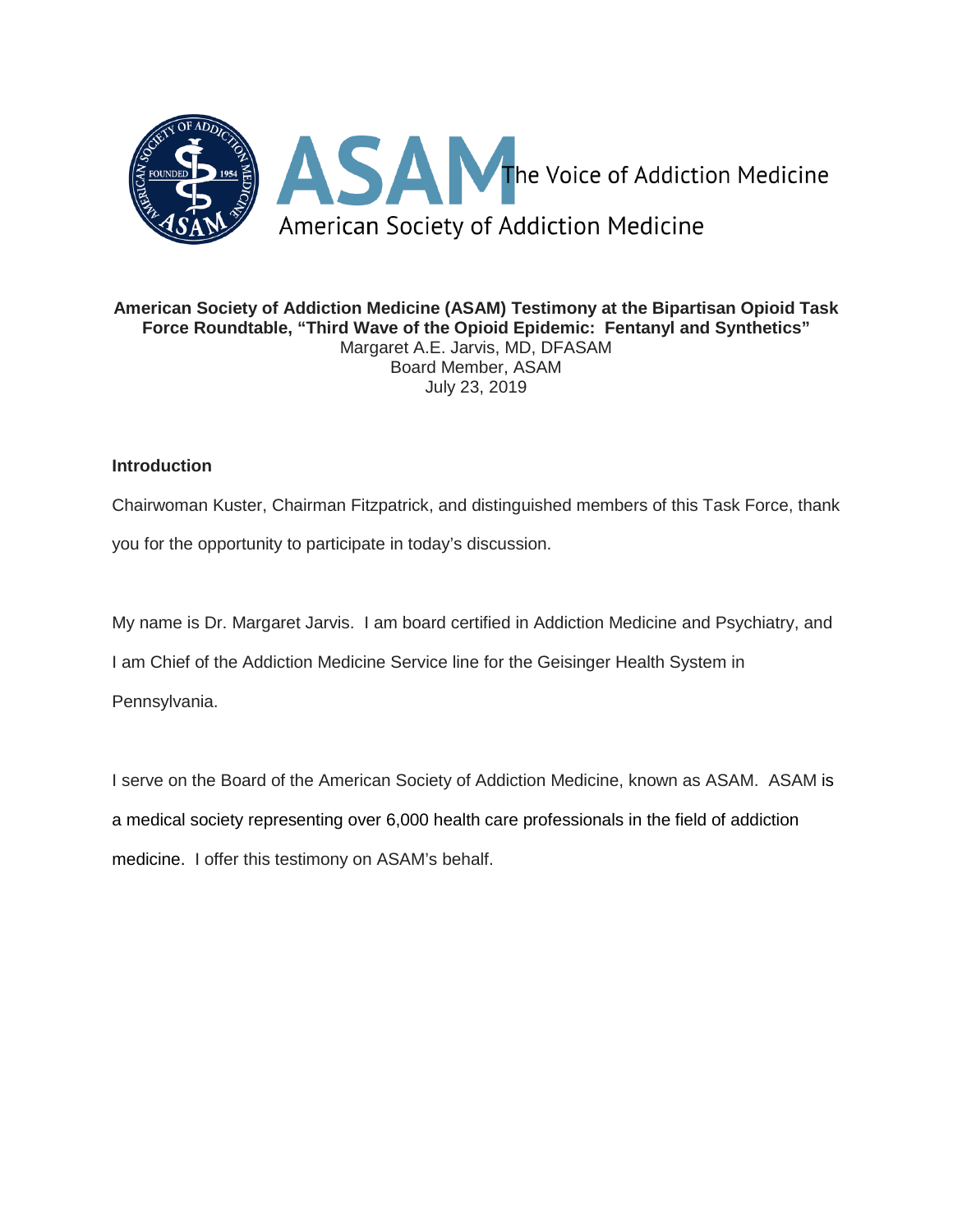# *Background*

The cost of untreated, and *ineffectively* treated, addiction in the United States is staggering.

Tens of thousands of Americans are losing their lives every year to drug overdose, now largely due to fentanyl and its analogues.<sup>[1](#page-1-0)</sup> The White House Council of Economic Advisers has estimated the cost of the opioid crisis approached \$504 billion – or 2.8% of GDP – in 2015 alone. [2](#page-1-1)

The good news is, with the right policies, we can save money and lives.

I'll defer to other experts regarding our ability to reduce the availability of lethal drugs. As an addiction specialist, I would like to spend my time talking about effective demand reduction policies when supply-side efforts fall short or produce unintended consequences.

To that end, I will focus on two themes:

- 1. A far greater financial investment is necessary in demand-reduction interventions that evidence shows will have the most impact to save lives; and
- 2. We need *bold* policy changes that meet the scale of this crisis and rapidly mainstream evidence-based addiction prevention and treatment across America.

<span id="page-1-0"></span> $1$  Substance Abuse and Mental Health Services Administration. "Key substance use and mental health indicators in the United States: Results from the 2017 National Survey on Drug Use and Health". September 2018. <sup>2</sup> White House: Opioid Crisis Cost US Economy \$504 Billion in 2015. Voice of America.

<span id="page-1-1"></span>https://www.voanews.com/a/us-opioid-crisis-white-house-report/4126121.html. Published November 19, 2017. Accessed July 19, 2019.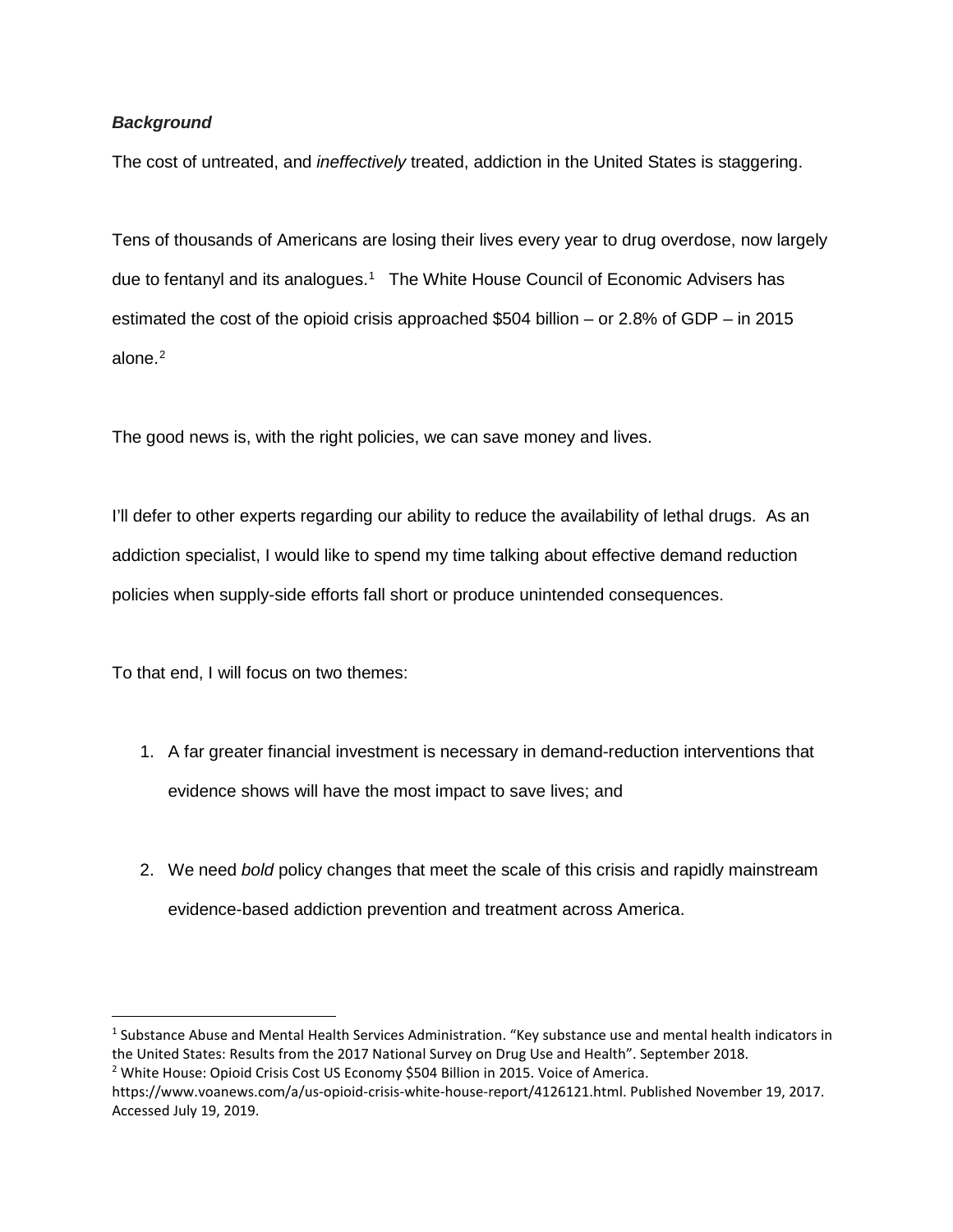### *Invest in a Well-Trained Addiction Treatment Workforce*

First, we need an adequate addiction treatment workforce. ASAM applauds the inclusion of full funding for the SUPPORT Act's SUD Loan Repayment Program and the CURES Act's training demonstration program in the House Labor-HHS bill. But there's more to do.

ASAM urges the passage of the Opioid Workforce Act which has cleared the Ways and Means Committee. This legislation would increase the number of resident physician slots in residency programs in addiction psychiatry, addiction medicine, or pain medicine.

### *Invest in the Delivery of Comprehensive, Evidence-Based Addiction Care*

Second, the Energy and Commerce Committee should hold a hearing on the CARE Act of 2019. This legislation would authorize \$100 billion over the next decade to support evidencebased addiction treatment services. Crucially, it would direct the Department of Health and Human Services, in consultation with ASAM, to develop model licensure standards for the regulation of addiction treatment programs based on nationally recognized levels of care. It would also encourage entites delivering addiction treatment services to become Medicaid providers, helping to ensure these federal grants are the payer of last resort and are largely used for wraparound services that enhance the core medical services that Medicaid and other insurance are better suited to cover. [3](#page-2-0)

<span id="page-2-0"></span><sup>&</sup>lt;sup>3</sup> Bailey P. Medicaid Must Be Part of Solution to Opioid Crisis. Center on Budget and Policy Priorities. [https://www.cbpp.org/blog/medicaid-must-be-part-of-solution-to-opioid-crisis.](https://www.cbpp.org/blog/medicaid-must-be-part-of-solution-to-opioid-crisis) Published May 8, 2019. Accessed July 19, 2019.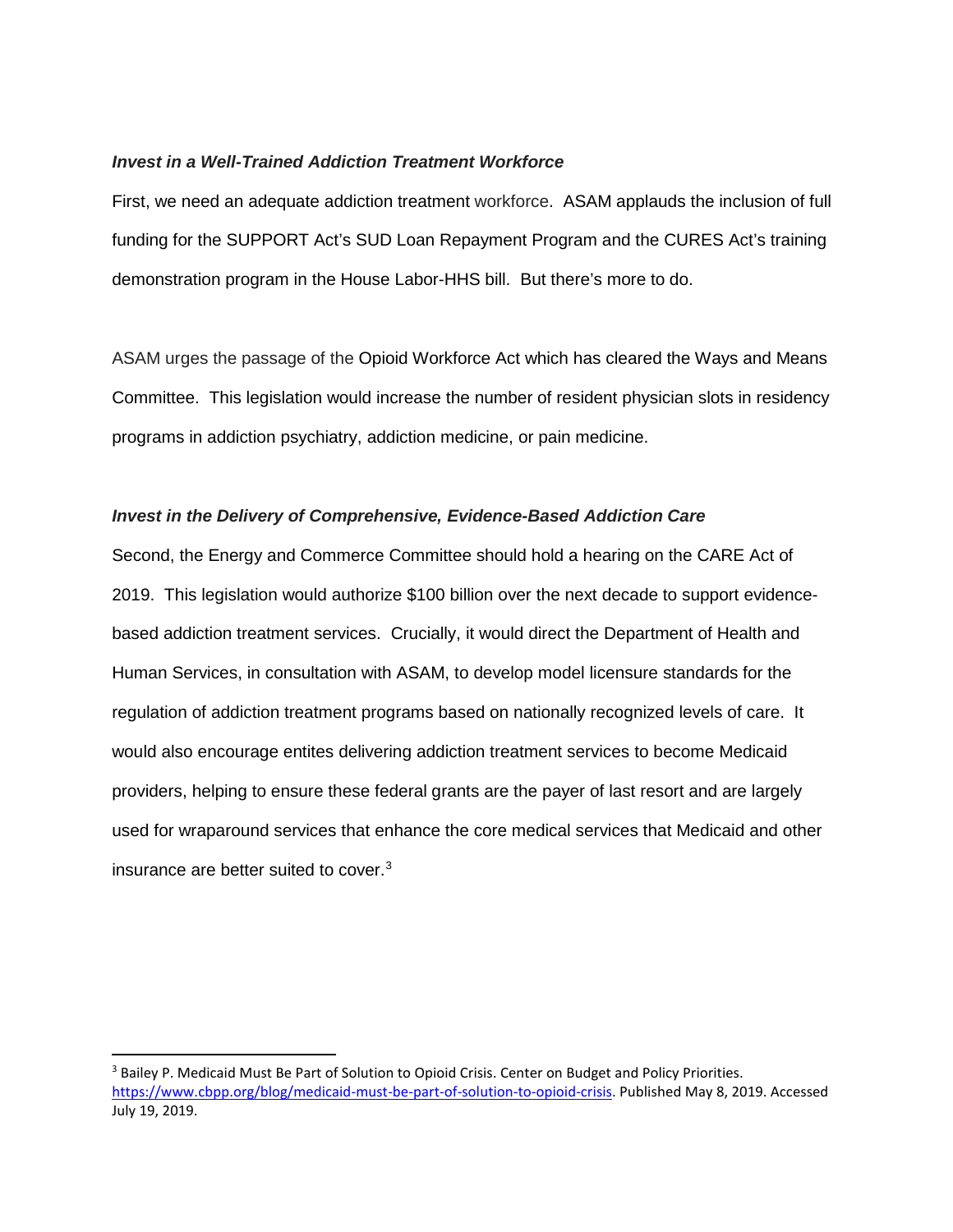#### *Bold Policy Interventions that Mainstream Addiction Treatment*

Third, thanks to many of you, critically important pieces of legislation that would further mainstream addiction medicine have been filed on parity enforcement, modernization of 42 CFR Part 2, and addiction treatment for the incarcerated. Congress should work quickly toward their passage.

Additionally, ASAM endorses The Mainstreaming Addiction Treatment Act, which would eliminate the separate DEA waiver to prescribe buprenorphine for the treatment of addiction, conditioned on the inclusion of additional provisions that would (1) eliminate DEA regulations on medications in Schedules III-V that are based on the prescribing intent to treat addiction, including ending related routine DEA audits, and (2) require all DEA controlled substance prescribers to complete medical education on addiction. [4](#page-3-0)

An effective way to accomplish the educational goal would be to transfer the training requirement from the X- waiver to the DEA controlled substance license and include new provisions that would allow accredited schools of medicine, advanced practice nursing, and physician assistants, as well as residency programs, to embed such training in their curricula. This would provide a glide path for phasing out the need for any separate, federally mandated addiction education course for these future practitioners.

Indeed, many of us have heard the heartbreaking analogy that the daily death toll of this crisis is equivalent to an airplane full of people crashing every day. With such a policy innovation,

<span id="page-3-0"></span> <sup>4</sup> Fiscella K, Wakeman SE, Beletsky L. Buprenorphine deregulation and mainstreaming treatment for opioid use disorder: X the X waiver [published December 26, 2018]. *JAMA Psychiatry*. doi[:10.1001/jamapsychiatry.2018.3685](http://jamanetwork.com/article.aspx?doi=10.1001/jamapsychiatry.2018.3685) (recommending mandatory education and elimination of discriminatory DEA regulations).